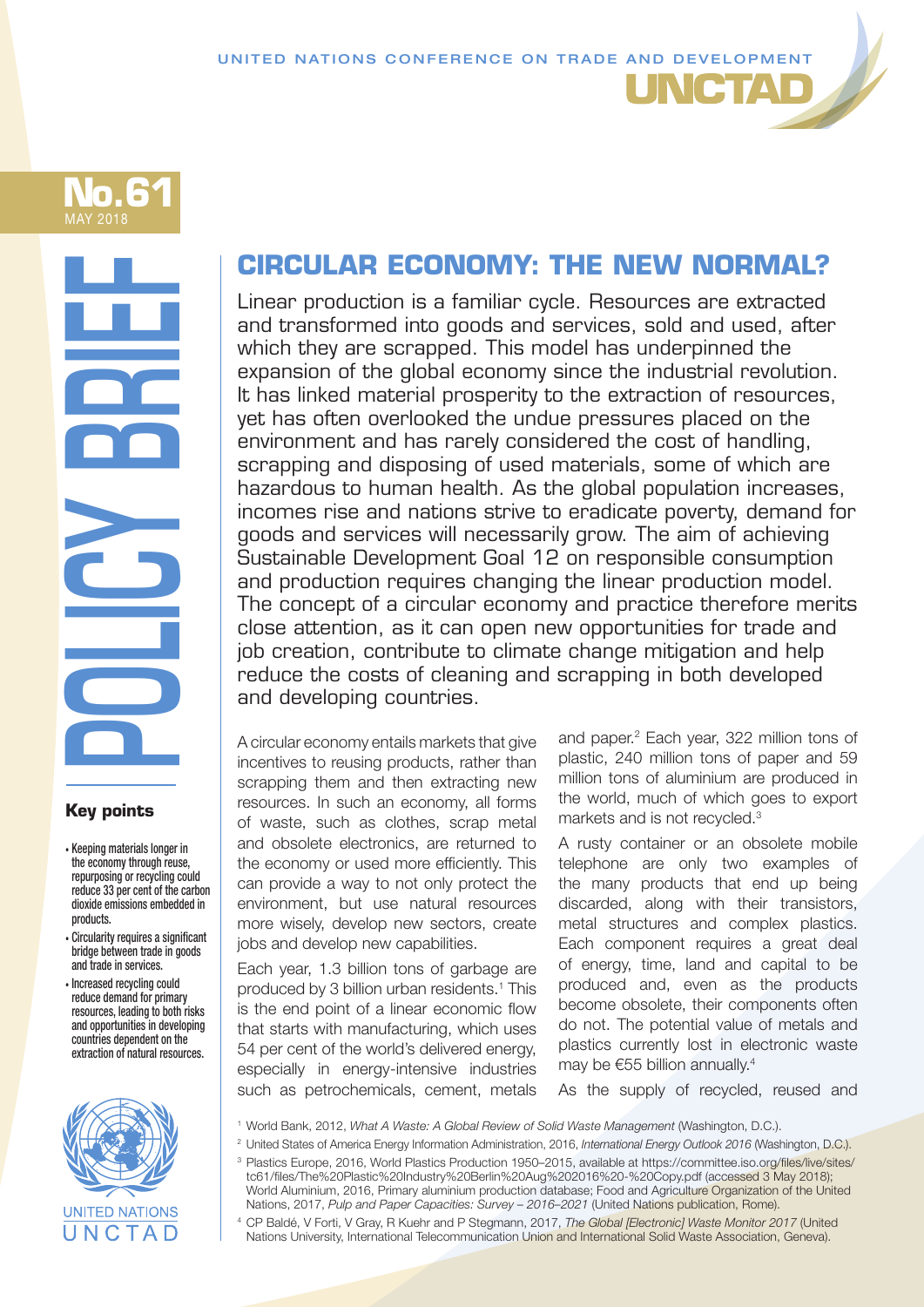remanufactured products increases, such products are maintained for longer in the economy, avoiding their loss to landfills. Food losses could be halved through foodsharing and discounting models that reduce fresh food waste. Access to efficient home appliances could be increased through leasing instead of sales. Organic waste could be recovered or transformed into high-value protein through the production of insect larvae.

Benefits such as these could be gained by both developed and developing countries; the potential economic gains are estimated at over \$1 trillion per year in material cost savings.<sup>5</sup> Several economies are already exploring circular strategies, including Brazil, China, India, Kenya, the Lao People's Democratic Republic, Morocco, South Africa, Turkey, Uruguay, Viet Nam and the European Union.<sup>6</sup> India and the European Union stand to gain savings of \$624 billion and €320 billion, respectively.<sup>7</sup>

The effects of increased recycling on global value chains are an important area for research. For example, a circular model for metals implies an increase in the repurposing, reuse and recycling of such materials. This can transform end points of the value chain, such as junkyards and dumping sites for metals, into new reprocessing hubs that supply metals to markets. This growth trend in recycling markets may be desirable from an environmental perspective, yet could reduce demand for primary resources, requiring an adjustment in employment, logistics and fiscal structures in countries dependent on the extraction of natural resources.<sup>8</sup> At the same time, growth in the recycling, repurposing and reuse of materials could support the emergence of regional reprocessing and recycling hubs and open new opportunities for the commodities and manufacturing sectors. Greater circularity could reduce the depreciation of physical

capital in the economy, increasing overall wealth in societies. The specific benefits that developing countries could obtain by adopting formal circular economy strategies is a new subject for research, and further studies and data are needed.

# **Circularity can change trade patterns and improve the utilization of idle capacity**

Circular models could help countries grow with resources already available in their territories. This may imply a reduction in international trade, yet the 140 million people joining the middle class each year guarantee growth in overall trade.<sup>9</sup> Such growth may occur not in goods but in services such as access-over-ownership models.10 In addition, increased circularity can change production patterns, improving asset utilization rates and producing value chains based on recycling and remanufacturing centres close to where products are used. This could lead to fewer transport-related losses, quicker turnarounds between orders and deliveries, lower levels of carbon dioxide emissions and the creation of jobs that cannot be offshored.

Some countries have trade surpluses in physical goods and others in immaterial services. Trade therefore results in a net transfer of materials from one region to another as seen, for example, in trade patterns between China and the United States. The United States imports many goods from China but does not export nearly as many finished goods in return. However, nearly 3,700 containers of recyclables per day are exported to China; in 2016, such exports amounted to 16.2 million tons of scrap metal, paper and plastics worth \$5.2 billion.11

Many countries are concerned about importing scrap materials and used goods, as such flows can involve negative health

<sup>5</sup> Ellen MacArthur Foundation, 2014, *Towards the Circular Economy: Accelerating the Scale-up Across Global Supply Chains* (Cowes, United Kingdom of Great Britain and Northern Ireland).

<sup>&</sup>lt;sup>6</sup> Chatham House, 2017, A wider circle? The circular economy in developing countries, Briefing, The Royal Institute of International Affairs.

<sup>7</sup> Ellen MacArthur Foundation, 2017, *Achieving Growth Within* (Cowes, United Kingdom); UNCTAD, 2016, Circular economy principles could help India realize \$624 billion.

<sup>&</sup>lt;sup>8</sup> Centre of Expertise on Resources, 2016, *The Circular Economy and Developing Countries* (The Hague, Netherlands).

<sup>9</sup> Brookings, 2017, The unprecedented expansion of the global middle class: An update, Global Economy and Development Working paper No. 100.

<sup>10</sup> *Forbes*, 2012, Welcome to the new millennial economy: Goodbye ownership, hello access, 11 October.

<sup>11</sup> Bloomberg BNA, 2017, Looming Chinese import ban creates [United States] recycling bottleneck, 15 September; American Metal Market, 2017, Non-ferrous scrap market awaits China's next move, September.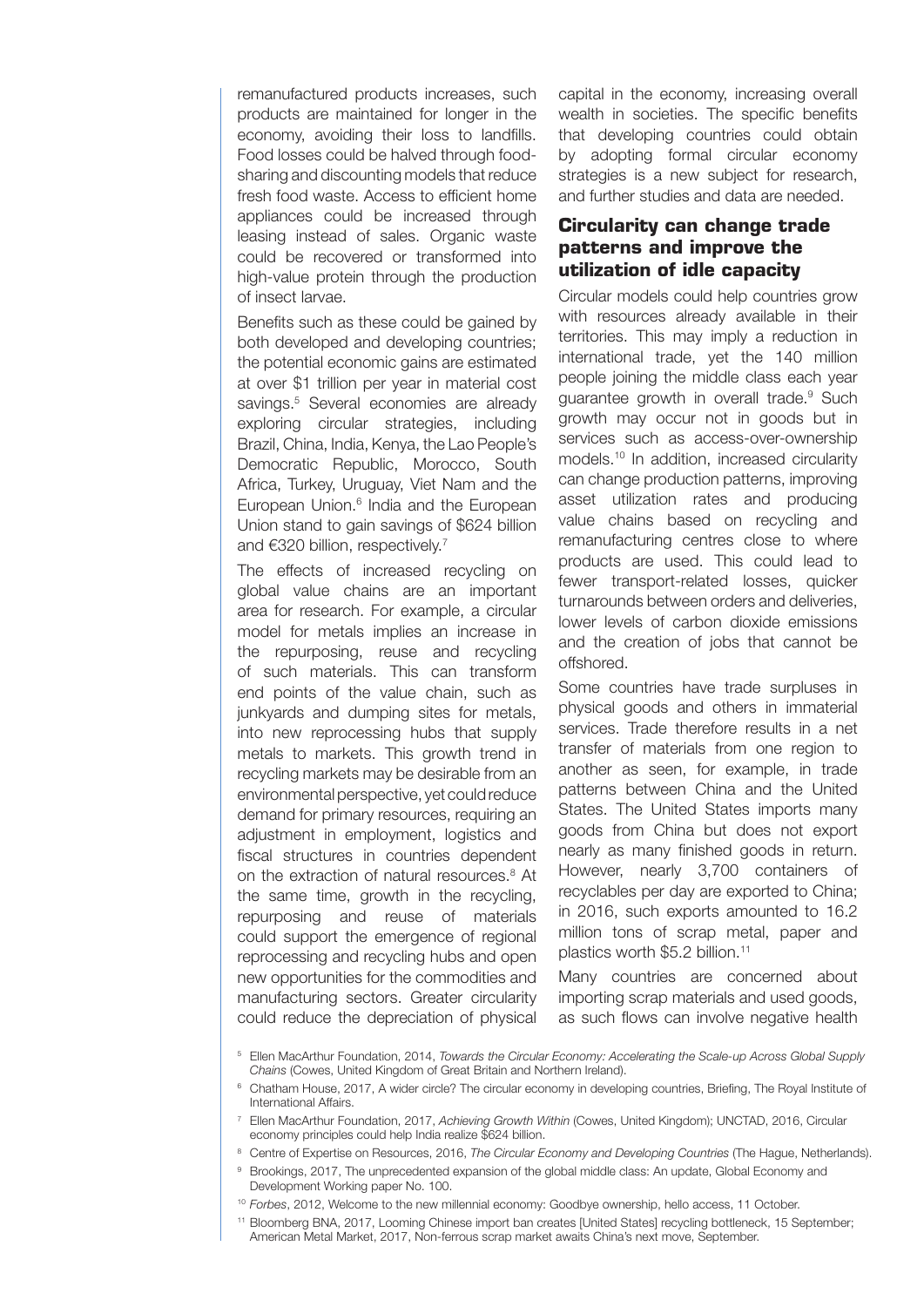| Table 1. The circular economy and climate change mitigation                                |                                                                                                             |  |  |
|--------------------------------------------------------------------------------------------|-------------------------------------------------------------------------------------------------------------|--|--|
| <b>From</b>                                                                                | To                                                                                                          |  |  |
| Renewable sources of energy, energy efficiency and<br>reduced deforestation                | Low-carbon materials and dematerialization                                                                  |  |  |
| Optimizing existing assets and installations                                               | Building efficient metabolisms and systems                                                                  |  |  |
| Plant, city or country levels                                                              | Supply-chain or cross-border interactions                                                                   |  |  |
| <b>Products</b>                                                                            | Services                                                                                                    |  |  |
| Carbon taxes                                                                               | <b>Extraction taxes</b>                                                                                     |  |  |
| Territorial emissions                                                                      | Consumption-based emissions                                                                                 |  |  |
| Paris Agreement, article 6 (inspired by the Clean<br>Development Mechanism and offsetting) | Targeting the cross-border trade of carbon-intensive<br>products and materials (Paris Agreement, article 6) |  |  |
|                                                                                            |                                                                                                             |  |  |

*Source:* UNCTAD, based on The Stanley Foundation, 2017, The circular economy pathway to pursuing 1.5°C, available at https://www.stanleyfoundation.org/resources.cfm?id=1630 (accessed 3 May 2018).

and sanitation issues. For example, some countries in East Africa recently curbed imports of used textiles, stating that they impeded the development of local industry. In addition, China has implemented a policy that seeks to increase inspections of scrap materials imported for recycling, which signals to waste processors in exporting countries that sorting practices need to improve, and China notified the World Trade Organization in 2017 of its intention to further restrict such imports.<sup>12</sup>

# **Trade can link circularity and climate change mitigation**

Data is limited, yet it appears that the economies of poor countries may be in many ways more circular than those of richer countries, with many traditional activities that involve repair, reuse and recovery.13 This could provide entry points

for implementing wider circular economy measures, facilitating commitments under the Paris Agreement under the United Nations Framework Convention on Climate Change. If products and materials are kept longer in the economy through reuse, repurposing or recycling, this could reduce 33 per cent of the carbon dioxide emissions embedded in products, serving as a cost-efficient way of mitigating greenhouse gas emissions (table 1). Given the number of markets, jurisdictions and complex value chains present in a global economy of 7.5 billion, resource circularity cannot be engineered in a top-down fashion or through multilateral negotiations alone. Rebalancing national incentives and orchestrating incentives across jurisdictions are important in order to move value chains towards circular patterns.

| Table 2. Instruments for promoting circularity |                                                               |                                                              |                                                    |
|------------------------------------------------|---------------------------------------------------------------|--------------------------------------------------------------|----------------------------------------------------|
|                                                | <b>Command and control</b>                                    | <b>Economic</b>                                              | <b>Public-private</b>                              |
|                                                | Waste disposal and trade standards                            | Landfill and/or incineration taxes                           | Improved logistics and infrastructure              |
|                                                | Minimum recycling requirements                                | Different taxation levels for reused<br>or recycled products | Circularity certification and labelling<br>schemes |
|                                                | Deposit refund systems, for example<br>for plastic bottles    | Reduced value added taxes for<br>repair and reuse services   | Extended producer responsibility<br>schemes        |
|                                                | Circular public procurement                                   | Increased taxes on non-reparable<br>products                 | Discounts for efficiency                           |
|                                                | Waste disposal and trade standards                            | Landfill and/or incineration taxes                           | Improved logistics and infrastructure              |
|                                                | Extended legal warranties                                     | Tax shifts from labour to<br>consumption                     | Products designed for recycling                    |
|                                                | Streamlined regulations for leasing<br>and sharing businesses | Incentives for access over ownership                         | Virtual platforms for asset sharing                |

*Source:* Chatham House, 2017.

<sup>12</sup> World Trade Organization, 2017, Notification, G/TBT/N/CHN/1211, 18 July.

<sup>13</sup> Chatham House, 2017.